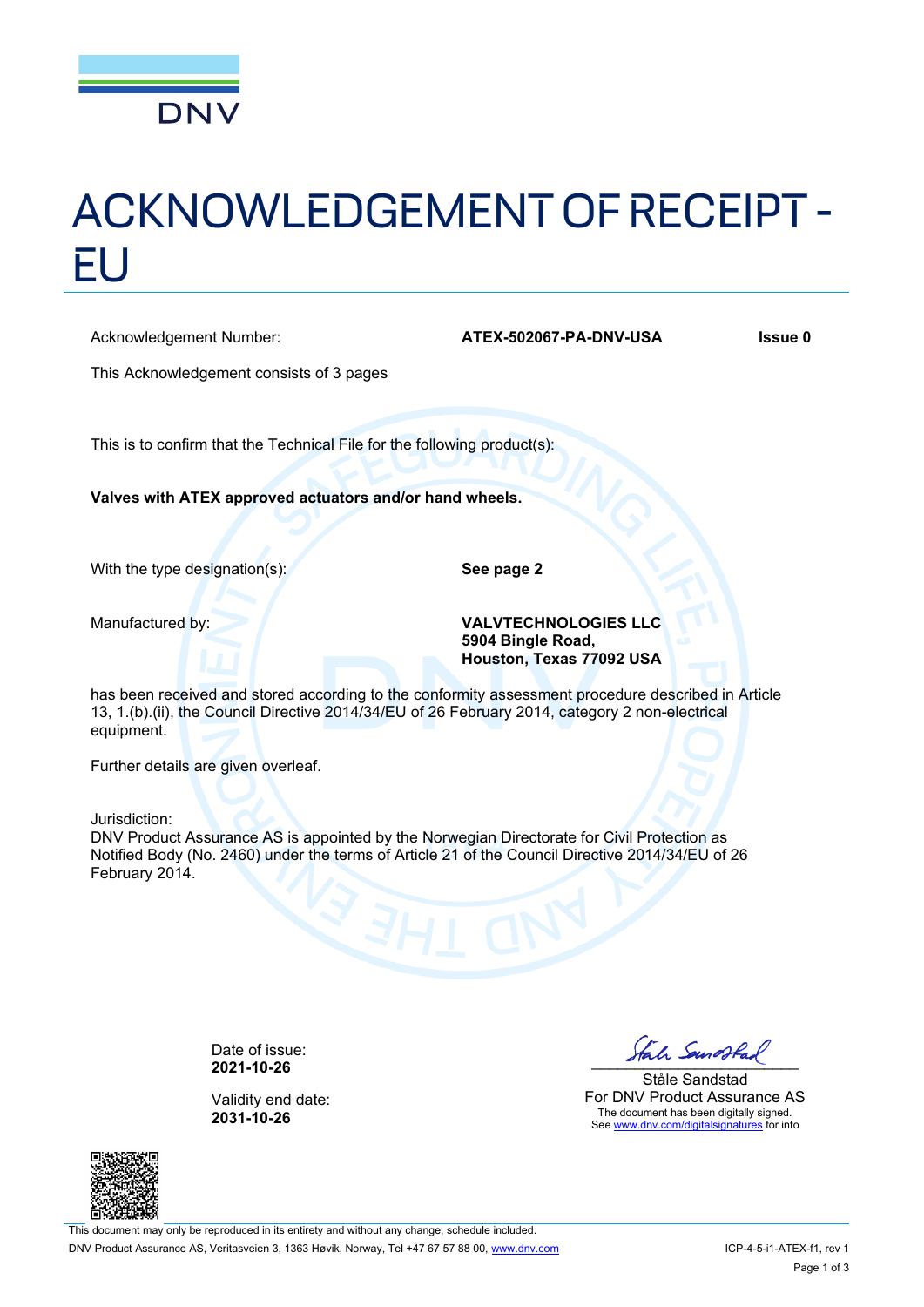

# **Product description**

The following types are covered by the Acknowledgement:

| <b>Product Description</b>                              | <b>Type</b><br><b>Designations</b> | Category       | <b>Product Group</b>        |
|---------------------------------------------------------|------------------------------------|----------------|-----------------------------|
| Forged High Pressure Valves<br>ANSI 900-4500            | $V1 - 1$                           | 2              | Non-electrical Ex equipment |
| Low Pressure Flanged Valves<br>ANSI 150-600             | $V1-2$                             | 2              | Non-electrical Ex equipment |
| <b>Investment Cast Valves</b><br>ANSI 150-600           | $V1-3$                             | 2              | Non-electrical Ex equipment |
| <b>High Pressure Large Bore Valves</b><br>ANSI 900-4500 | $V1-4$                             | 2              | Non-electrical Ex equipment |
| Severe Service Control Valves<br>ANSI 150-4500          | <b>XACTROL</b>                     | 2              | Non-electrical Ex equipment |
| <b>Severe Service Trunnion Valves</b><br>ANSI 300-4500  | <b>NexTech</b>                     | 2              | Non-electrical Ex equipment |
| <b>Trunnion Valves</b><br>ANSI 150-4500                 | TrunTech                           | $\overline{2}$ | Non-electrical Ex equipment |
| <b>Electronic Relief Valves</b><br>ANSI 150-4500        | ERV                                | 2              | Non-electrical Ex equipment |
| <b>Parallel Slide Gate Valves</b><br>ANSI 150-4500      | <b>PSG</b>                         | $\overline{2}$ | Non-electrical Ex equipment |

# **Technical documentation:**

The following documentation has been received and stored:

| Document No | <b>Document Name</b>               |
|-------------|------------------------------------|
| OCT 2021    | <b>Technical Construction File</b> |

#### **Terms and conditions**

The product liability rests with the manufacturer, his representative or, in the absence of a representative, the importer, in accordance with the General Product Safety Directive 2001/95/EC The following conditions may render this acknowledgement invalid:

- Changes in the design or construction of the product.
- Changes or amendments to the referenced directive(s).
- Changes or amendments in the standards which form the basis for documenting compliance with the essential requirements of the directive(s).